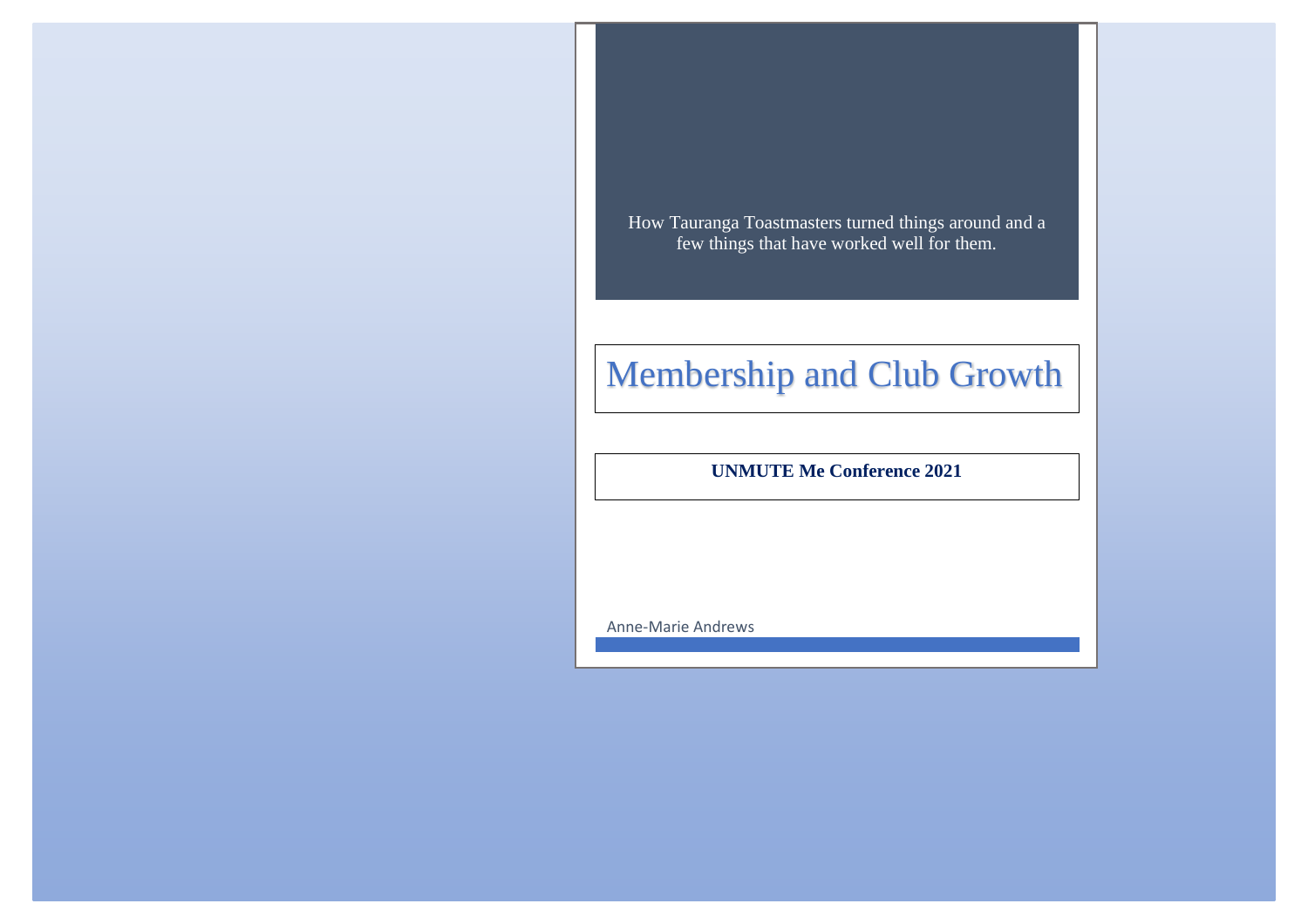# **How Do We Get Members?**

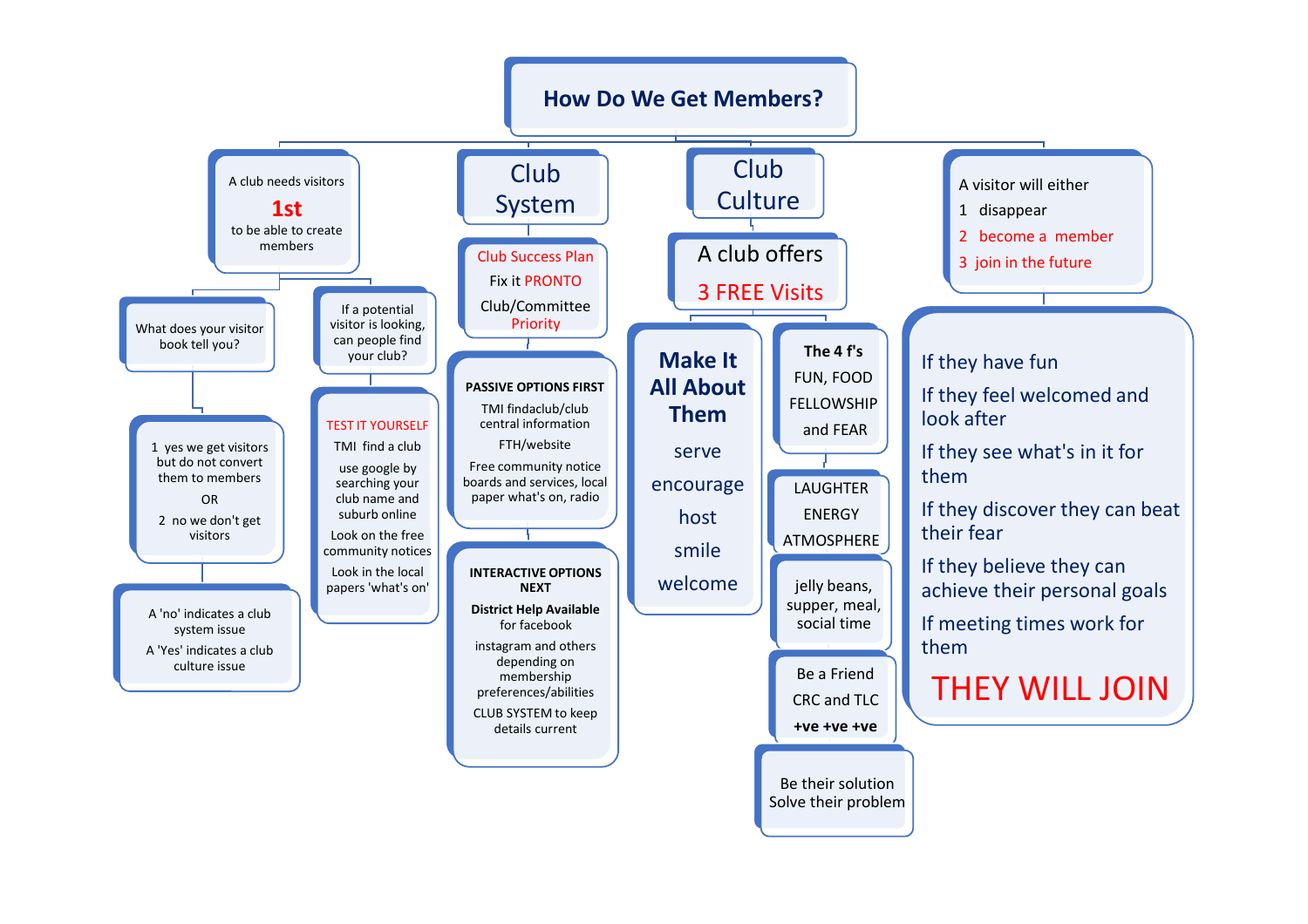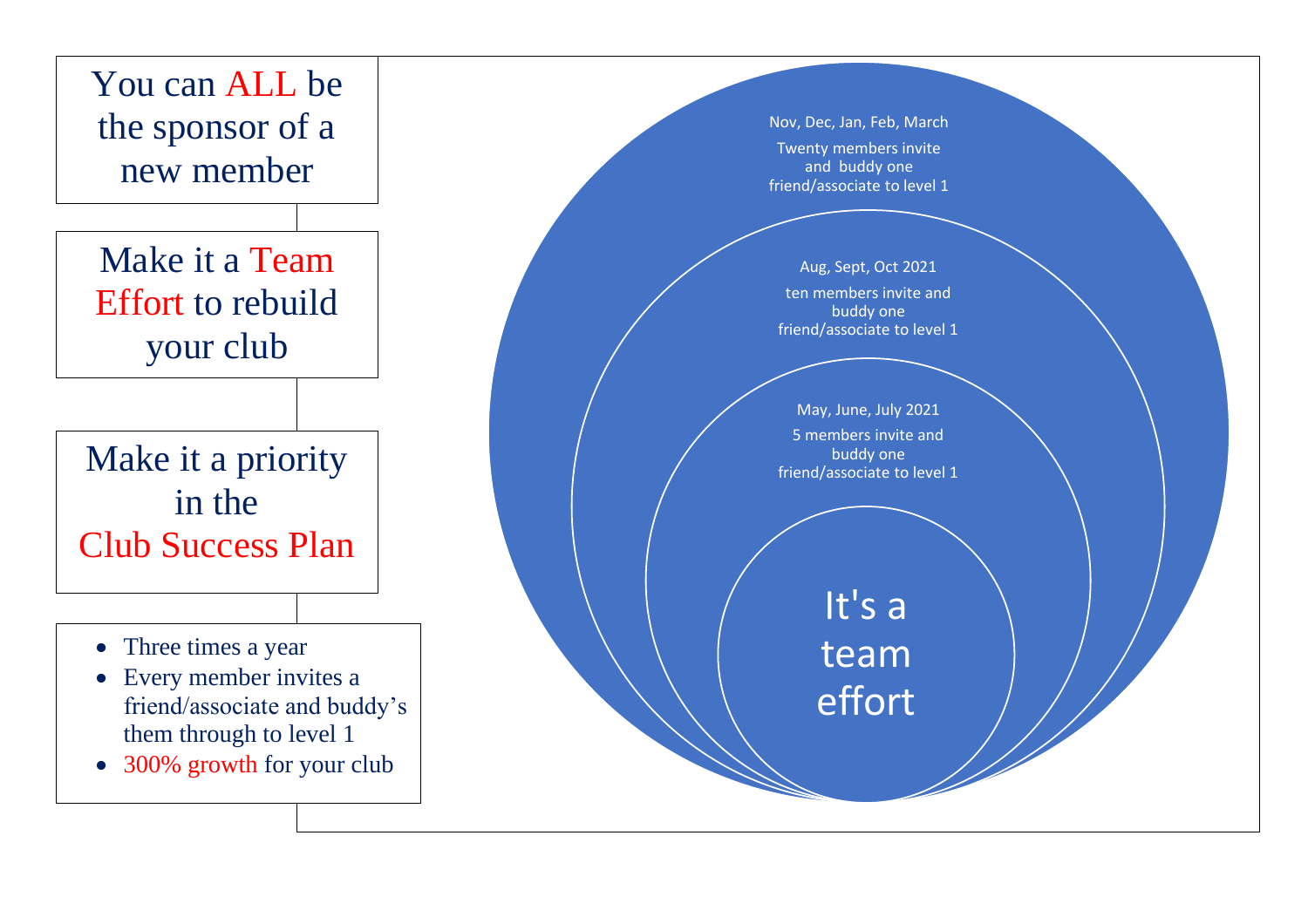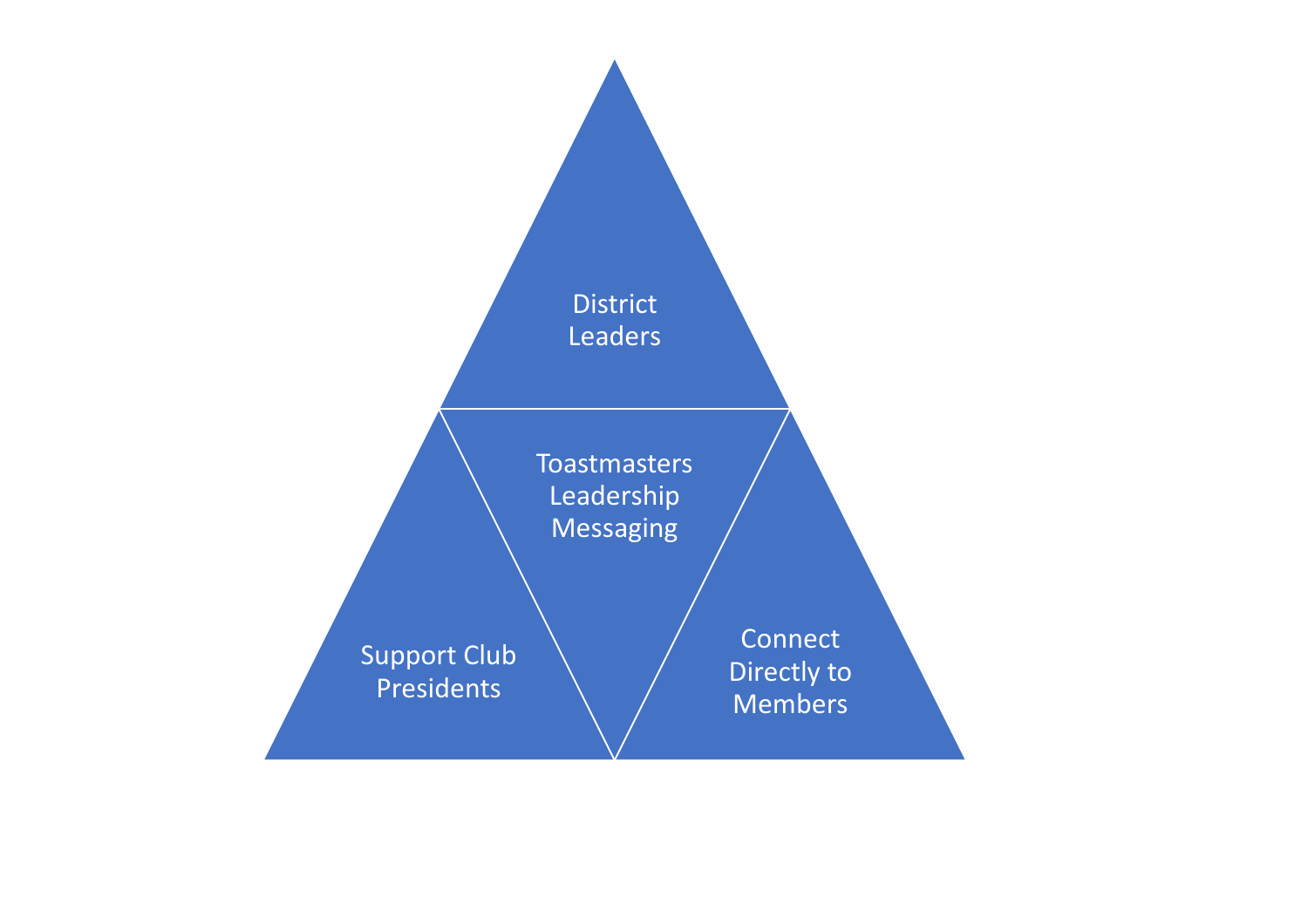# SUMMARY OF TAURANGA MEMBER SURVEY AND SUGGESTED CONCLUSIONS.

*Several questions were put to the Tauranga members about membership. Following is a summary of the answers that came back for your information.*

#### Thinking of initial visits:

#### What makes a person come to Toastmasters?

As a visitor, people had already decided to come for their own reasons. It has nothing to do with the club per se. Therefore, clubs do not promote the virtues of Toastmasters rather they provide a solution to an individual's problem/need.

### How/why does a person attend a particular Club? Did you visit other clubs?

They were looking for a local Toastmasters club, found the details and visited the one that came up and suited their schedule. Therefore, clubs must ensure they are able to be found, have all contact details up to date and use the services on Club Central provided by Toastmasters International.

### Where do people look to find a club?

Online, local paper, face book…. A variety of places are utilised, therefore, explore the options, prioritise what is passive to reduce pressure and work toward the ones that require regular management. Develop a club system to ensure sites are updated and that this information is held on record and part of the handover to incoming committees and/or when officers change.

#### What influences the decision to visit again and/or join as a member?

A friendly welcome, supportive and enthusiastic members, learning and progression. Therefore, we want our members who love to host on the door, all club members onboard as a team to keep visitors company, to be a friend and encouragement to them. Meeting manager needs to provide opportunities for visitors to speak and try things out such as introducing them self on their first visit and a table topic on additional visits.

#### Thinking of Public Relations and Marketing

This has little to do with why a person visits or joins. It is the members and how their initial inquiry is handled. Therefore, clubs must make sure the first point of contact has a hospitable, friendly manner and is able to pass on the relevant information efficiently.

# Thinking of 'first impressions'

# 'key influencer/s' or 'deciding factor/s' to join as a member?

Seeing skilled speakers . Supportive, Caring and Enthusiastic club members. Friendly, fun and especially non-judgemental atmosphere. Well organised. Selfmotivation.

Therefore, the meeting manager needs to ensure an engaging meeting program with members upbeat and positive.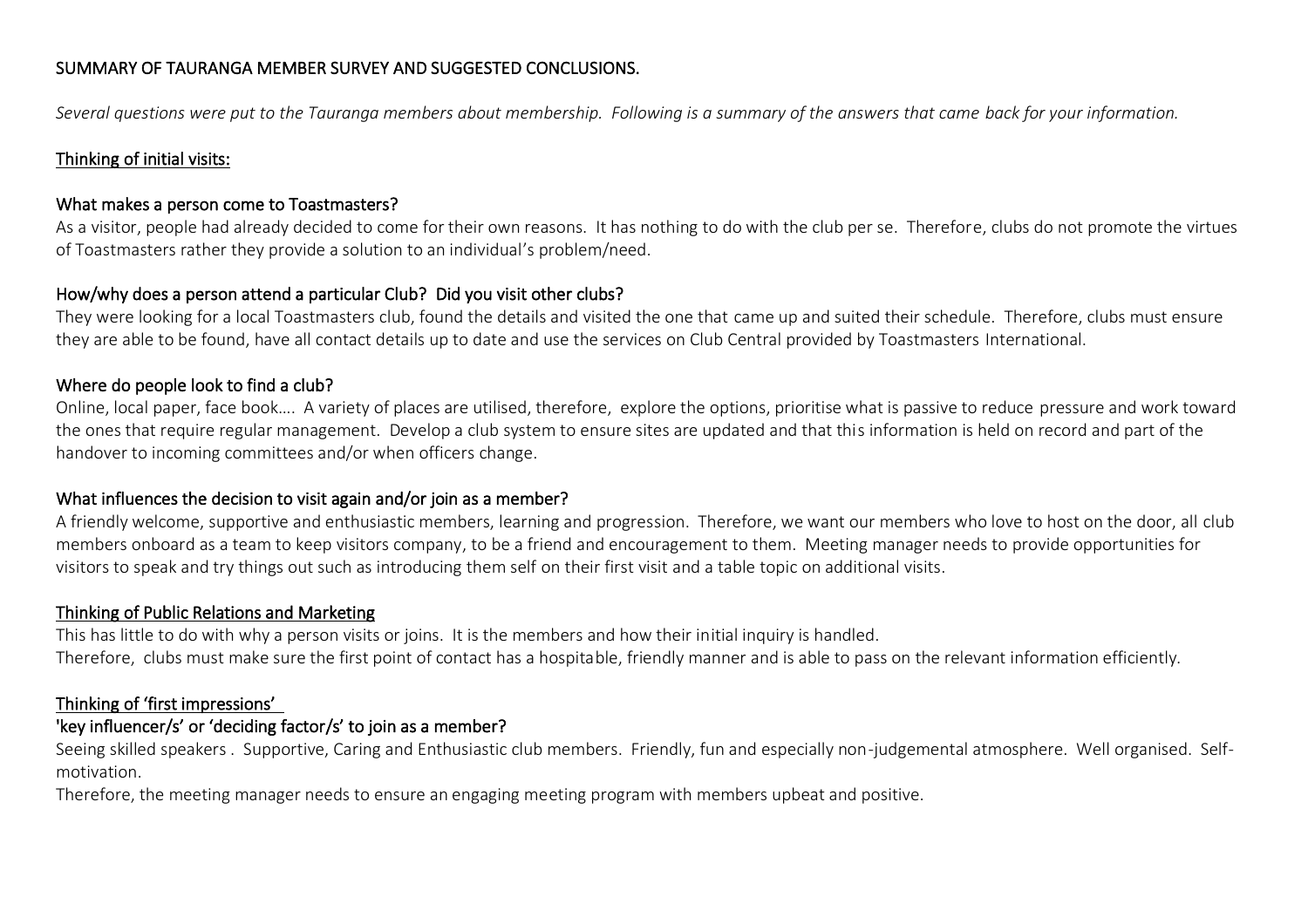# How individual members and the general membership can help a person decide to join?

Sharing knowledge, caring, commending efforts, encouraging participation, friendly attitude, welcoming, invitation to returns, answering questions and providing solutions help visitors decide to join.

Therefore, we want all our members onboard as a team supporting the committee by ensuring they are available to visitors and new members. We want engaged members at club meetings contributing a diversity of ideas and personalities for visitors to meet.

# Three FREE visits and chocolate biscuits can help

Some will appreciate these others not so much. Therefore, as a club we must know what is doable for us, what matches our culture and schedule and be willing to change if something is not working.

# Thinking of Systems

Visitors and new members enjoy a well-structured evening, with a warm and friendly atmosphere and people who care.

Therefore, establishing club systems that support the committee and members to provide this for visitors and new members is vital eg. Developing a culture of pronouncing names correctly, having a meeting agenda that allows time to chat socially, meeting managers that ensure visitors are acknowledged and have an opportunity to introduce themselves.

Specific club practices, handover documents and ongoing support from outgoing to incoming officers/committees, record keeping etc. all support such things and need to be updated regularly and intentionally so knowledge is not lost.

# Thinking about retention and why you have renewed your membership?

Enjoyment of the people, achieving personal goals, enthusiastic leadership and solid meeting structure encourages retention.

Therefore, we want all our members engaged whatever their personal interests and level of involvement. We want to provide the opportunities within the curriculum and meeting to all, inspire as leaders and role models and have loads of fun.

Fun, Food and Fellowship will have your members renewing and visitors joining.

# Thinking about the influence leadership has on membership.

Leadership is key for inspiring others.

Therefore, it may take some time to build but build a leadership culture you must. If you need to - ask for help, get some coaches in, invite guest speakers, invite members of other clubs to bring diversity and variety. Provide them a reason to help – an opportunity to speak and complete a project on their path, a meeting role, a coaching role. Visit a big/bigger club to see what they do, try something they are doing, be honest and ask for what you need and if need be accept defeat.

There is no room for pride, we actually have the responsibility and owe it to our members to do what it takes to provide a stimulating club meeting. Afterall, that's what they pay for! If you are burnt out and tired you are already overdue handing on the baton. Do it now and take a rest. You will come back fresher.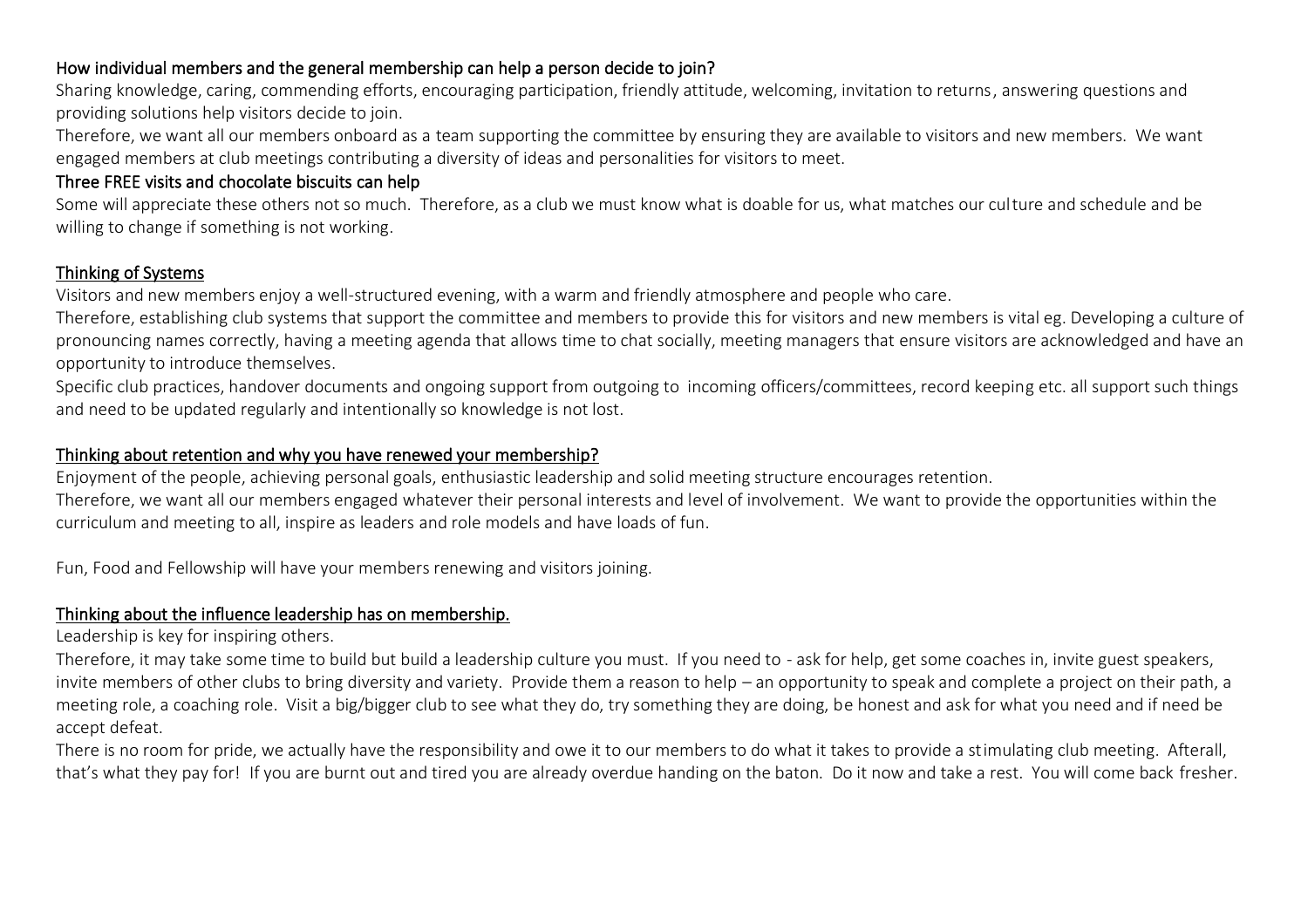If you are holding the keys to the club administration for the third, fourth, fifth year in a row it is time to hand over the control. The AGM's are this month. Have the courage to step down and leave a space for another to step into. If you are willing to allow a vacume by stepping away, another may just very well find their own courage and take up the opportunity.

Ideally all new members will have a year or two to find their feet but this may not be an option right now at your club. Any club needs a committee and Toastmasters is no different in fact it is part of the intentional development of leadership skills.

Therefore TMI and the district needs to push the leadership messaging not just the communication and speaking opportunities. Clubs need to be upfront about the involvement required to make their TM club thrive.

# **Large clubs 25 + members as of 19th March 2021**

*I encourage you to google some of these clubs to see what they are doing online, visit them to experience their meetings and call their officers to ask for specific ideas and answers you may be looking for.*

| Whangarei Toastmasters Club   | <b>TWG Toastmasters</b>                    |  |
|-------------------------------|--------------------------------------------|--|
| North Shore Club              | <b>Auckland West</b>                       |  |
| <b>Flying Start Club</b>      | Eden-Epson Club                            |  |
| Three Kings Club              | <b>Auckland Toastmasters</b>               |  |
| <b>Talking Heads Club</b>     | <b>Biztalk Toastmasters</b>                |  |
| <b>Remuera Toastmasters</b>   | <b>Orakei Toastmasters</b>                 |  |
| <b>Botany Toastmasters</b>    | <b>Ngamotu Breakfast Toastmasters Club</b> |  |
| Dinsdale Club                 | <b>Cambridge Treetown Toastmasters</b>     |  |
| <b>Hamilton Club</b>          | <b>Tauranga Toastmasters</b>               |  |
| <b>Kickstart Toastmasters</b> |                                            |  |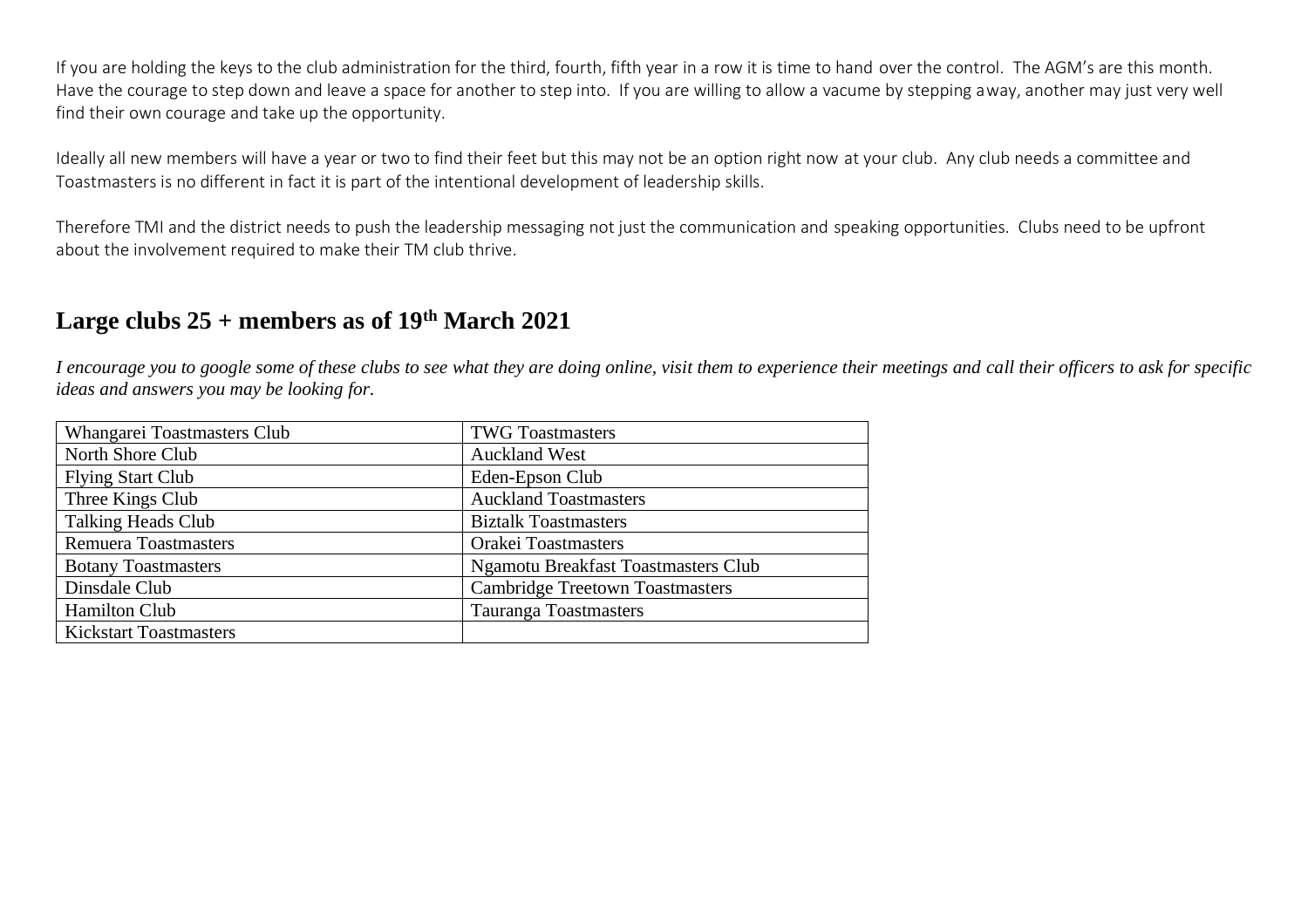# **NEW MEMBER COMMUNICATION PATHWAY** (weekly meetings)

| <b>VISITOR</b>                   | <b>MEMBER</b>                           | <b>PATHWAYS BASECAMP</b>                    | <b>ICEBREAKER</b>                | <b>LEVEL 1</b>             |
|----------------------------------|-----------------------------------------|---------------------------------------------|----------------------------------|----------------------------|
| $1st$ visit -                    | Week 1 - Fees Paid                      | Week 4                                      | Week 6                           | Week 14 or sooner          |
| President/VP                     | <b>Treasurer pays Toastmasters</b>      | Assessment completed and Pathway            | Completes Icebreaker             | Evaluation and Feedback 2  |
| Membership/SAA and/or            | International                           | chosen                                      |                                  |                            |
| greeter                          | Treasurer notifies Pres, Sec, VPMem &   | VP Ed checks in that comfortable with       |                                  |                            |
| Greeting at door, signing        | VP Ed of new financial member.          | Pathways and easySPEAK.                     |                                  |                            |
| visitor book, given or emailed   | VP Mem loads member onto                | VP Ed introduces a mentor.                  |                                  |                            |
| District 112 Visitor Brochure    | Toastmasters International, easySPEAK,  | VP PR can check they want to join the       |                                  |                            |
| <b>Topics Master Offered the</b> | FTH website and google group            | face book page, have added their profile to |                                  |                            |
| opportunity to introduce         | VP Mem scans and sends application      | easySPEAK and the Free to Host website      |                                  |                            |
| themselves as a Table Topic      | form to Pres, Sec, VP Ed                | and signed the photo waiver.                |                                  |                            |
| VP Mem invites back for          | <b>Given Table Topic</b>                |                                             |                                  |                            |
| another visit                    |                                         |                                             |                                  |                            |
|                                  |                                         | Does Sheriff Role or Table Topic            |                                  |                            |
| $2nd$ visit –                    | Week 2                                  | Week 5                                      | Week 7                           | Week 15                    |
| Given a table topic              | On easySPEAK roster                     | VP Ed checks in that comfortable with       | VP Ed Schedules the dates for    | Level 1 complete           |
| VP Mem invites back for          | Secretary sends welcome letter, role    | everything and on track with icebreaker.    | the next two projects Evaluation | Meeting roles continue and |
| another visit                    | descriptions and other club information | Does Grammarian or Table Topic              | and Feedback 1 and 2             | member should be self-     |
|                                  | needed by the new member.               |                                             | scheduling the same evaluator.   | sufficient now.            |
|                                  | President welcomes them at the club     |                                             | Meeting roles or Table Topic     |                            |
|                                  | meeting as a new member                 |                                             | each week                        |                            |
|                                  | VP ED enters meeting roles              |                                             |                                  |                            |
|                                  | Does Time Keeper Role                   |                                             |                                  |                            |
| $3rd$ visit                      | Week 3                                  |                                             | Week 10 or sooner                |                            |
| VP Mem Inducts if going to       | VP Ed catches up about Pathways and     |                                             | <b>Evaluation and Feedback 1</b> |                            |
| join and given induction letter. | scheduled the Icebreaker                |                                             | Meeting roles or Table Topic     |                            |
| VP Mem helps with joining up     | <b>Does Memory Master Role</b>          |                                             | each week                        |                            |
| and gets application form.       |                                         |                                             |                                  |                            |
| Given a table topic              |                                         |                                             |                                  |                            |